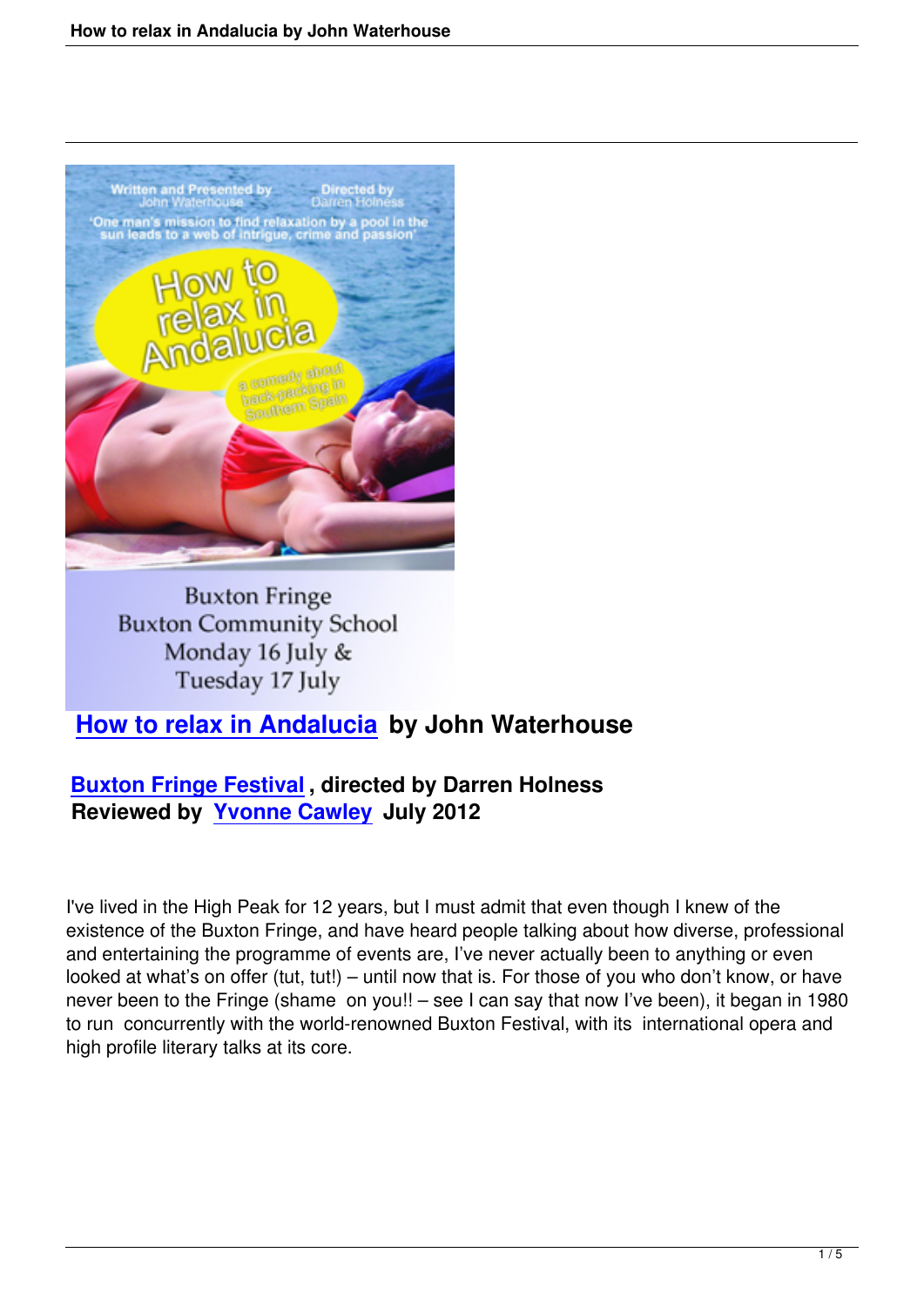The Fringe provides a showcase for performers and artists of all kinds and utilises a variety of different venues. Dance, drama, music, poetry, comedy, film, exhibitions and magic are just some of the forms that have appeared. And the Fringe Committee doesn't undertake any selection, censorship, financing or selective promotion of individual events and aim to promote and encourage an atmosphere where artists can take risks and experiment with their art – whatever form it takes. So why doesn't Manchester have a similarly independent and vibrant fringe festival - too many of nanny's apron strings maybe?

So why this year, and why this comedy in particular? Well, a few months ago, along with my husband, I attended a cracking little play at the Three Minute Theatre in Manchester called 'Sh ades of Diva

' (click to read review), and after the show we got chatting to various members of the cast and crew. Nicole Gaskell who brilliantly portrayed the character of the sour and unsupportive mo[the](shades-of-diva-lloyd-eyre-morgan.html)r [in that play, m](shades-of-diva-lloyd-eyre-morgan.html)entioned that she was going to be performing in a comedy called

## *How to relax in Andalucia*

as part of the Buxton Fringe Festival. She encouraged us to go see her in this production to prove that she can do 'funny' as well as 'uptight and miserable' – mind you I hasten to add that Nicole has a delightful and friendly personality off-stage, already proving what a great actress she is.



The play was performed in the Buxton Community School 's Drama Studio which was perfect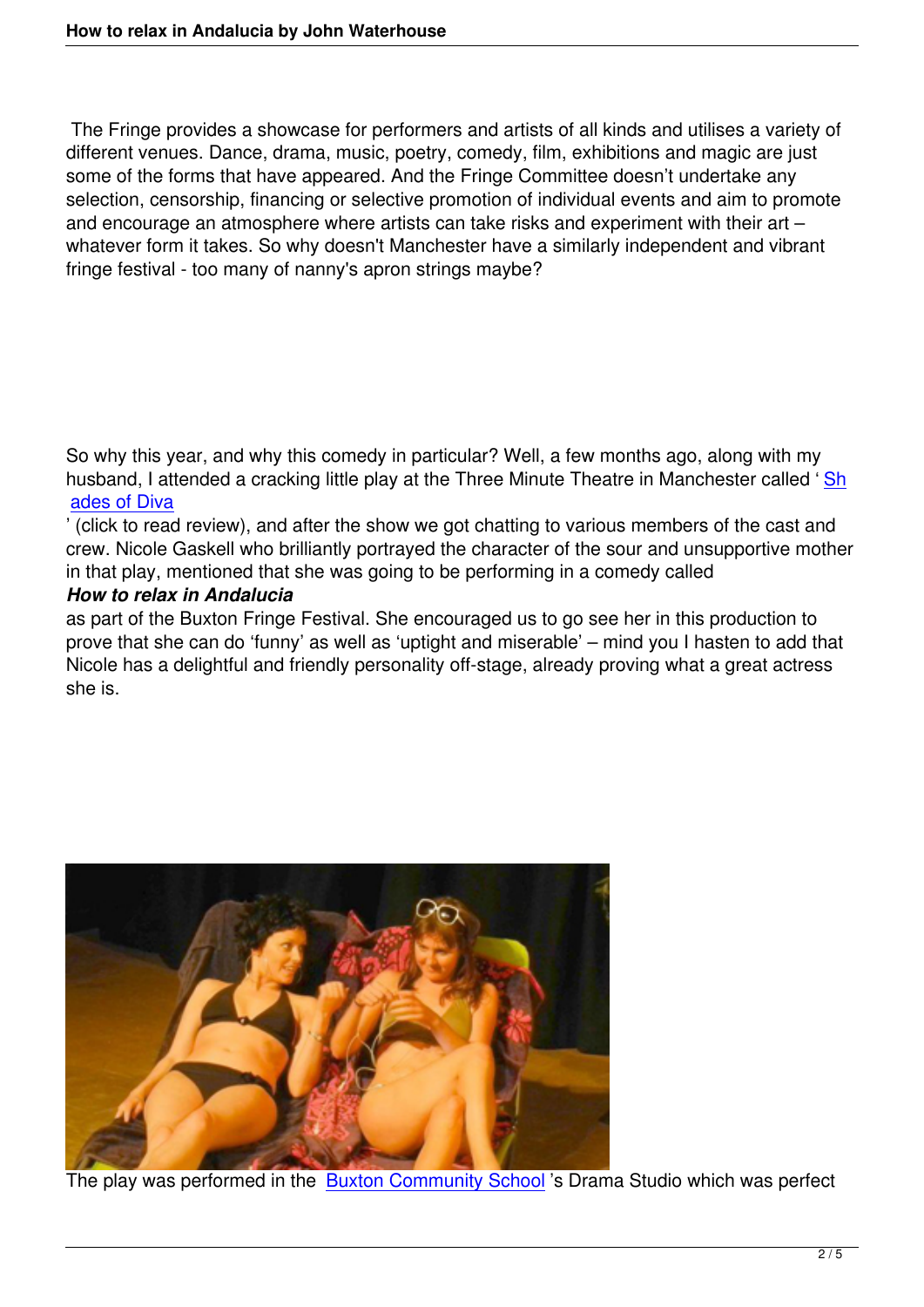for the occasion - compact and kitched out with professional lighting, sound and fairly comfortable seating. Before going into the Studio, the audience gathered in what appeared to be a School Hall, where complementary drinks (soft ones only as this was a school) and biscuits were laid on. It was a nice touch as it gave us all chance to sit and chat with other members of the audience, the majority of whom I spoke to being regular "Fringers".

The audience was mainly made up of the 'over 40's', me included, and the only reason I mention this is because I have just read another review that suggests that this play "would appeal to a more mature audience who prefer their comedies to be gentle on the ear". If this means the play contains no profanities, bleeding heart revelations or a constant, non-stop machine gun delivery of lines or jokes then yep, this is probably correct, but as one of the 'older lot' give me that any day. Also, John Waterhouse the writer, has listed 1960s and 1970s British comedy as his special interest and I can see his obvious enthusiasm of this era permeating through this production.

How to Relax in Andalucia is not quite 'Carry-Onesque' but it was reminiscent of the kinds of TV comedy programmes I grew up with (what I call 'proper' comedy) with a little bit of slapstick thrown in (although I did think that particular scene was a little bit over-the-top). There is the odd, out-of-kilter and un-PC comments and sexism, which are funny as the female characters are so much richer than their male counterparts, yet all presented in a refreshing way where the audience are trusted to 'make up their own mind' about, rather than the contemporary self-censored PC tosh so prevalent today. The actors seemed to respond with a spirit to match.

The setting for the play is a small and usually quiet pension in Andalucia and sees the main character, Peter (played by Karl Seth) aiming to just read and relax by the pool in order to forget his recent divorce and loss of job. This turns out to be easier said than done, as interruption after interruption by various guests annoy and frustrate poor Peter's desire to be left alone; he isn't interested in their lives or frivolous conversations, though tries to be polite despite his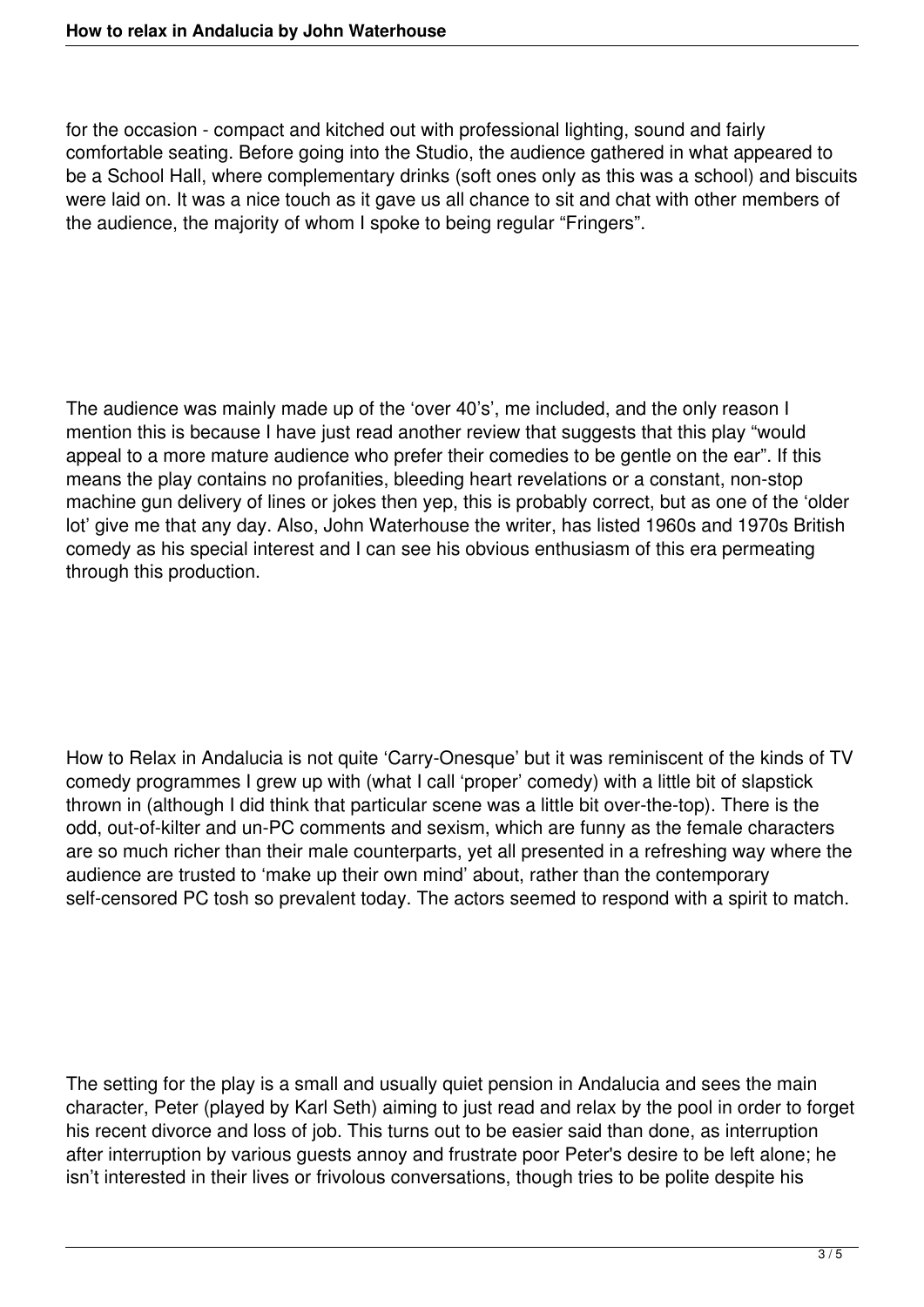obvious annoyance. However, events conspire to draw him into the lives of the other guests at the pension, including a kidnapping followed by a visit from the MET's *Detective* Inspector Ron Wilson (menacingly played by Dave Egerton), resulting in a couple of overnight stayers in his room (but I won't spoil it for you). The guests include a mysterious and extremely aloof English lady called Carol (played convincingly by Rebecca Fenwick) who is the ex-girlfriend of an English gangster and 'on the run' – but from what exactly?



Then there is Saskia (Nicole Gaskell) a Dutch backpacker and Mick (Chris Pavlou) a loud Australian who loves to help himself from the bar, whilst Christina (Aligail Hibbert) the waitress is away. Yes the characters are very stereotypical and clichéd but it worked well., and some of the accents were a little dodgy though providing some additional titters. It was only a two-night run so understandablly a little rough around the edges. It was funny when Carol ditched her high class toff accent for that of a more down to earth scouser. When Mick suggested that he could ditch his Australian accent and take on the persona of a high class gent, Peter was astounded at such a suggestion and with a sublime English shake of the head indicated that a mere Aussie had no chance of getting away with that – strewth!